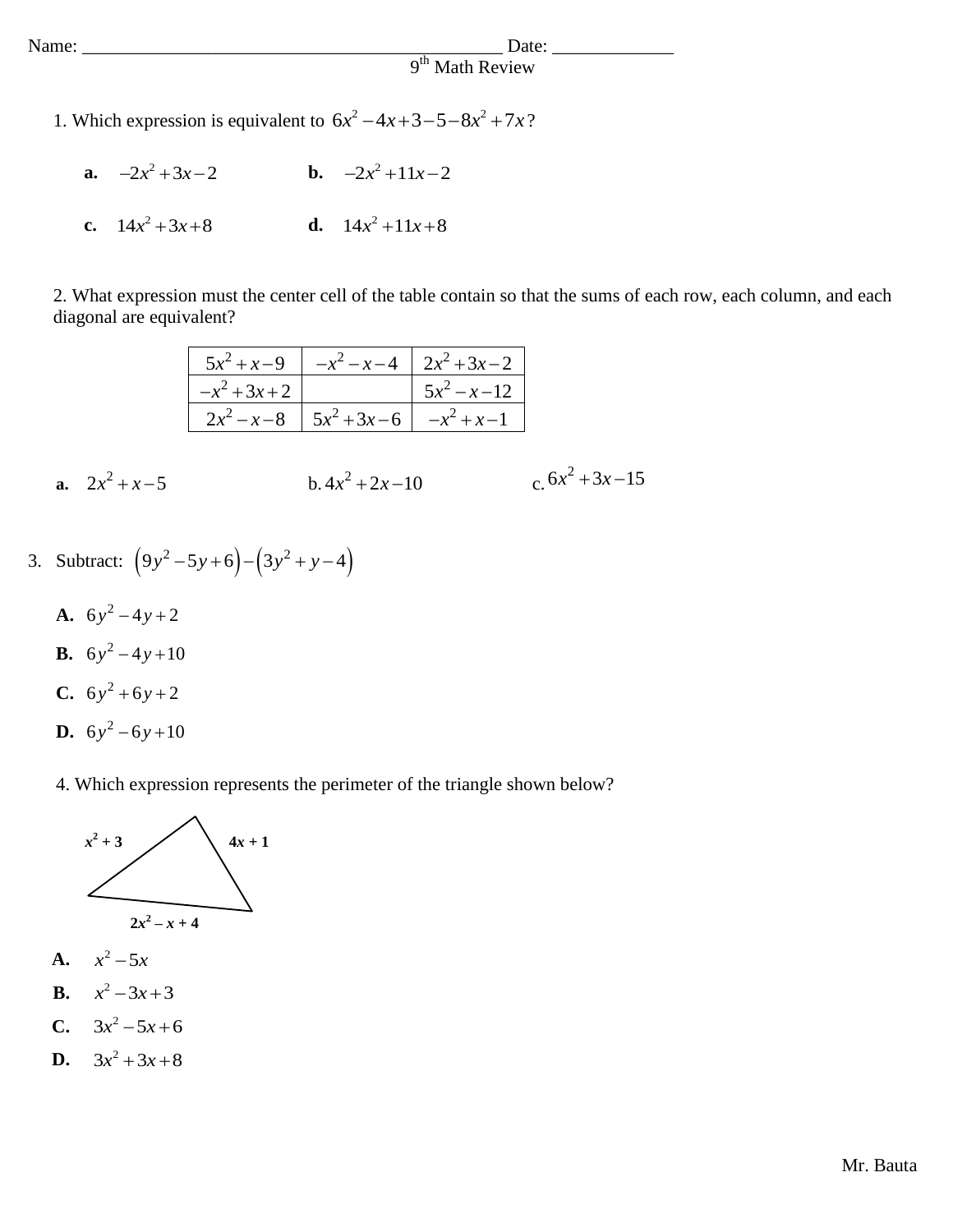5. Subtract the following polynomials:

$$
(4y2+7y-5)-(2y2-5y+3)
$$
  
\nE. 2y<sup>2</sup>+2y-2  
\nF. 2y<sup>2</sup>+12y-8  
\nG. 6y<sup>2</sup>+2y-2  
\nH. 6y<sup>2</sup>+12y-8

6. Multiply the binomials  $(2x+3)(3x-1)$ .

**I.**  $5x^2 + 7x - 3$ **J.**  $5x^2 + 5x - 3$ **K.**  $6x^2 + 7x - 3$ **L.**  $6x^2 + 5x - 3$ 

7. Multiply the polynomials:

- $(x+5)(2x^2-3x+4)$ **M.**  $2x^3 + 7x^2 - 11x + 20$ **N.**  $2x^3 + 7x^2 - 19x + 20$ **O.**  $2x^3 + 13x^2 - 11x + 20$ **P.**  $2x^3 + 13x^2 - 19x + 20$
- 8. Which is equivalent to  $3x(x^2y+2xy^2)$ ?
	- **A.**  $3x^2y + 6xy^3$ **B.**  $3x^3y + 2xy^2$ **C.**  $3x^3y + 6x^2y^2$ **D.**  $9x^4y^3$
- 9. Expand the expression  $(3x-7)^2$ .
	- **A.**  $9x^2 42x 49$
	- **B.**  $9x^2 42x + 49$
	- **C.**  $9x^2 49$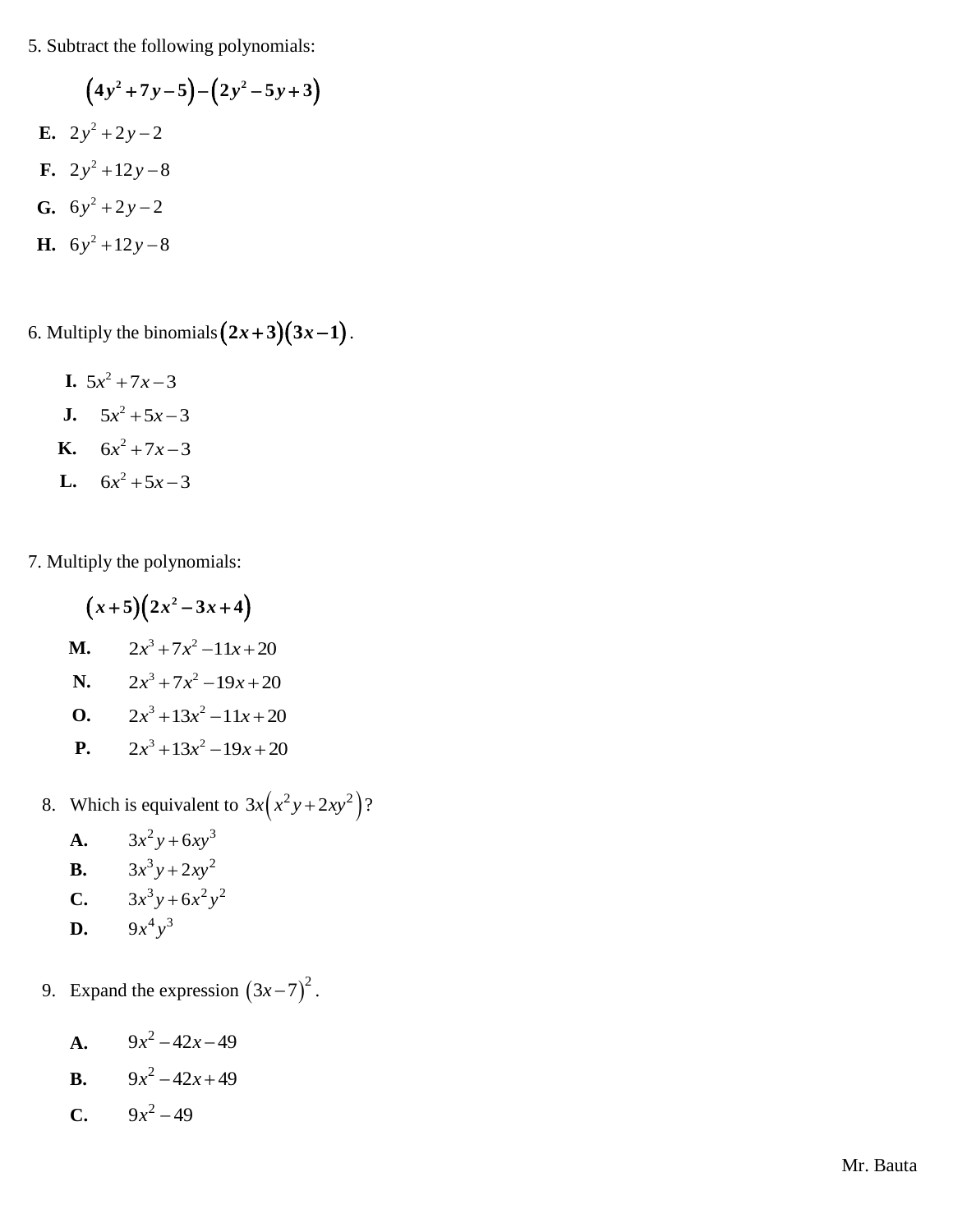**D.**  $9x^2 + 49$ 

10. Expand the expression  $(3x-5)^2$ .

a.  $9x^2 + 25$ b.  $9x^2 - 25$ c.  $9x^2 + 30x + 25$ d.  $9x^2 - 30x + 25$ 11. What is the sum of  $-3x^2 - 7x + 9$  and  $-5x^2 + 6x - 4$ ? a)  $-8x^2 - x + 5$ b)  $-8x^4 - x + 5$ c) d)

- 12. The sum of  $3x^2 + 5x 6$  and  $-x^2 + 3x + 9$  is a)  $2x^2 + 8x - 15$ b)  $2x^2 + 8x + 3$
- c)  $2x^4 + 8x^2 + 3$
- d)  $4x^2 + 2x 15$

13. The sum of  $8n^2 - 3n + 10$  and  $-3n^2 - 6n - 7$  is a)  $5n^2 - 9n + 3$ b)  $5n^2 - 3n - 17$ c)  $-11n^2 - 9n - 17$ 

- d)  $-11n^2-3n+3$
- 
- 14. The sum of  $3x^2 + 4x 2$  and  $x^2 5x + 3$  is
- a)  $4x^2 + x 1$
- b)  $4x^2 x + 1$
- c)  $4x^2 + x + 1$
- d)  $4x^2 x 1$

15. What is the sum of  $x^2 - 3x + 7$  and  $3x^2 + 5x - 9$ ?

- a)  $4x^2 8x + 2$
- b)  $4x^2 + 2x + 16$
- c)
- d)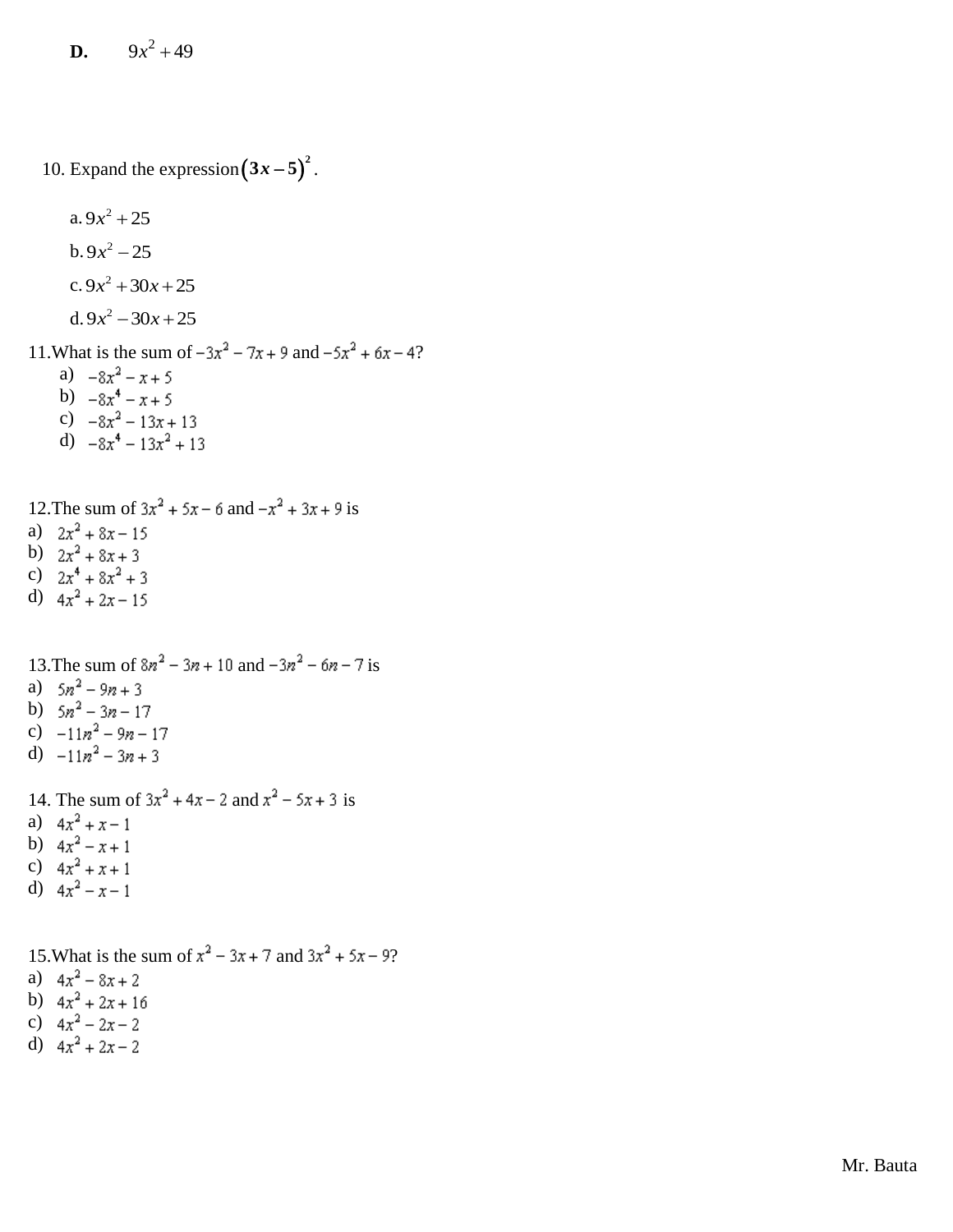- 16. What is the sum of  $2m^2 + 3m 4$  and  $m^2 3m 2$ ?
- a)  $m^2 6$
- b)  $3m^2 6$
- c)  $3m^2 + 6m 6$
- d)  $m^2 + 6m 2$
- 17. The sum of  $3x^2 + x + 8$  and  $x^2 9$  can be expressed as
- a)  $4x^2 + x 1$
- b)  $4x^2 + x 17$
- c)  $4x^4 + x 1$
- d)  $3x^4 + x 1$

18. The sum of  $8x^2 - x + 4$  and  $x - 5$  is

- a)  $8x^2 + 9$
- b)  $8x^2-1$
- c)  $8x^2 2x + 9$
- d)  $8x^2-2x-1$
- 19. The sum of  $4x^3 + 6x^2 + 2x 3$  and  $3x^3 + 3x^2 5x 5$  is a)  $7x^3 + 3x^2 - 3x - 8$ b)  $7x^3 + 3x^2 + 7x + 2$
- c)  $7x^3 + 9x^2 3x 8$
- d)  $7x^6 + 9x^4 3x^2 8$
- 
- 20. Which expression is equivalent to  $2(x^2 1) + 3x(x 4)$ ?
- a)  $5x^2 5$
- b)  $5x^2-6$
- c)  $5x^2 12x 1$
- d)  $5x^2 12x 2$

21.If  $y = 3x^3 + x^2 - 5$  and  $z = x^2 - 12$ , which polynomial is equivalent to  $2(y + z)$ ? 1)  $6x^3 + 4x^2 - 34$ 2)  $6x^3 + 3x^2 - 17$ 3)  $6x^3 + 3x^2 - 22$ 4)  $6x^3 + 2x^2 - 17$ 

22. What is the product of  $2r^2$  – 5 and 3r?

- 1)  $6r^3 15r$
- 2)  $6r^3 5$
- 3)  $6r^2 15r$
- 4)  $6r^2 15$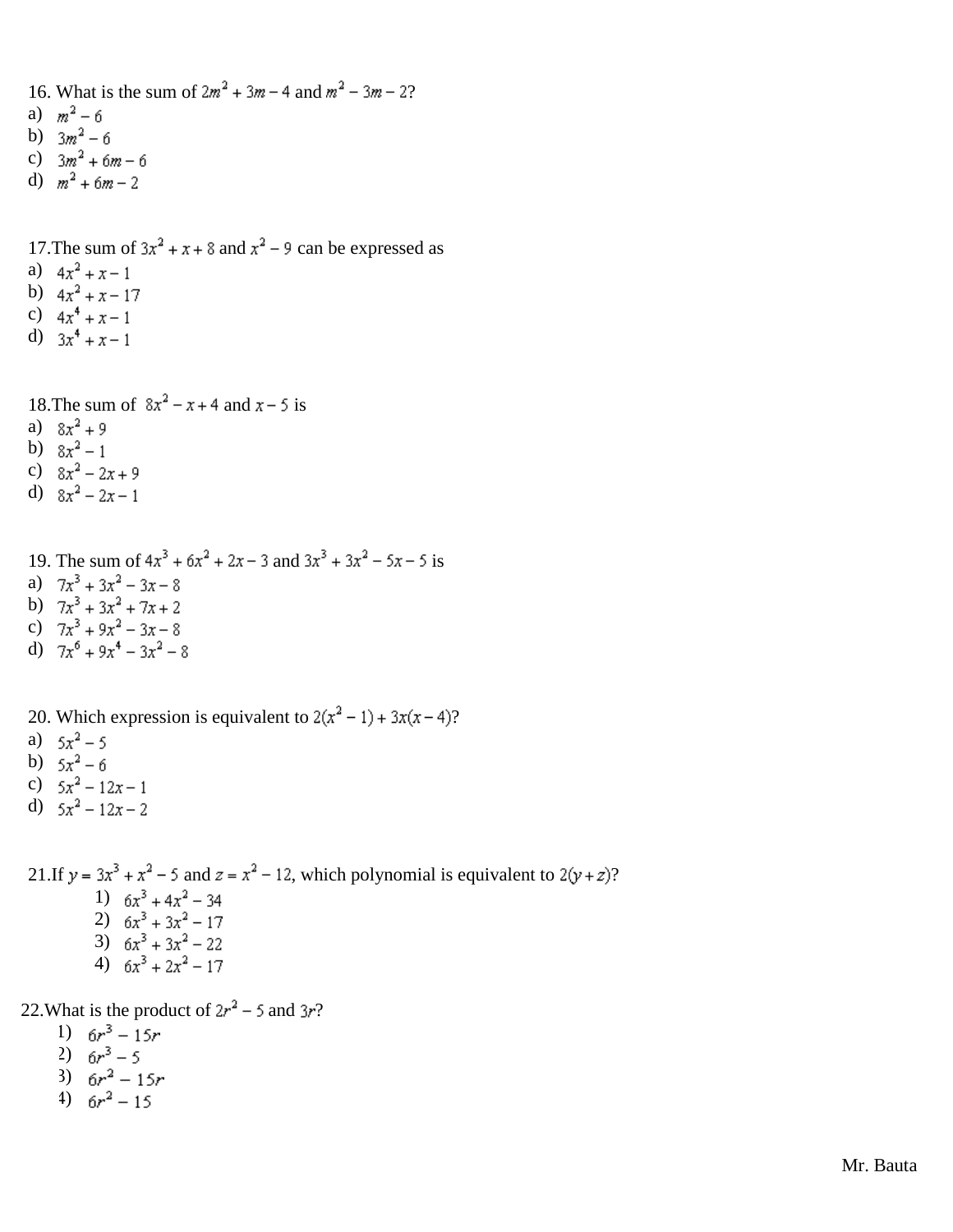23. What is the product of  $-3x^2y$  and  $(5xy^2 + xy)$ ? 1)  $-15x^3y^3 - 3x^3y^2$ 2)  $-15x^3y^3 - 3x^3y$ 3)  $-15x^2y^2 - 3x^2y$ 4)  $-15x^3y^3 + xy$ 

24. What is the product of  $(c + 8)$  and  $(c - 5)$ ?

- 1)  $c^2 + 3c 40$
- 2)  $c^2 3c 40$
- 3)  $c^2 + 13c 40$
- 4)  $c^2 40$

25. What is the product of  $(3x + 2)$  and  $(x - 7)$ ?

- 1)  $3x^2 14$
- 2)  $3x^2 5x 14$
- 3)  $3x^2 19x 14$
- 4)  $3x^2 23x 14$

26. The expression  $(x - \delta)^2$  is equivalent to

- 1)  $x^2 36$
- 2)  $x^2 + 36$
- 3)  $x^2 12x + 36$
- 4)  $x^2 + 12x + 36$

27. The expression  $(a^2 + b^2)^2$  is equivalent to 1)  $a^4 + b^4$ 2)  $a^4 + a^2b^2 + b^4$ 3)

4)

28. The expression  $(2x + 1)^2 - 2(2x^2 - 1)$  is equivalent to 1)  $4x + 3$ 

- 2)  $2x + 3$
- 3) 3
- $4) -1$
- 

29. Which trinomial is equivalent to  $3(x-2)^2 - 2(x-1)$ ?

- 1)  $3x^2 2x 10$
- 2)  $3x^2 2x 14$
- 3)  $3x^2 14x + 10$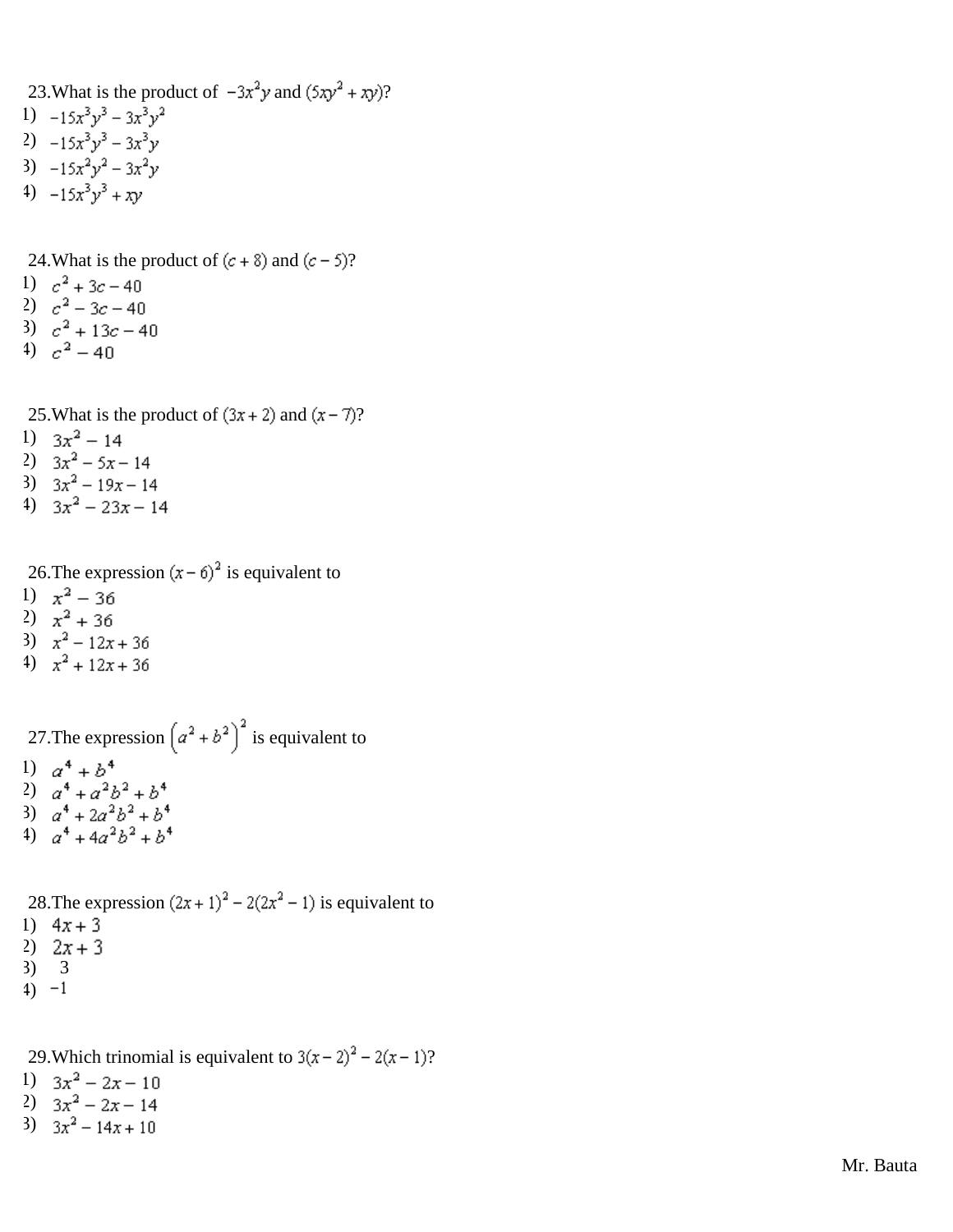4)  $3x^2 - 14x + 14$ 

30. What is the product of  $x^2 - 2x + 3$  and  $x + 1$ ?

- 1)  $x^3 x^2 + x + 3$
- 2)  $x^3 2x^2 + 3x$
- 3)
- 4)

31. What is the product of  $2x + 3$  and  $4x^2 - 5x + 6$ ?

- 1)  $8x^3 2x^2 + 3x + 18$
- 2)  $8x^3 2x^2 3x + 18$
- 3)  $8x^3 + 2x^2 3x + 18$
- 4)  $8x^3 + 2x^2 + 3x + 18$

32. When  $(2x-3)^2$  is subtracted from  $5x^2$ , the result is

- 1)  $x^2 12x 9$
- 2)  $x^2 12x + 9$
- 3)  $x^2 + 12x 9$
- 4)  $x^2 + 12x + 9$

33. Which expression is *not* equivalent to  $-4x^3 + x^2 - 6x + 8$ ? 1)  $x^2(-4x+1) - 2(3x-4)$ 2)  $x(-4x^2 - x + 6) + 8$ 3)  $-4x^3 + (x-2)(x-4)$ 4)  $-4(x^3-2)+x(x-6)$ 

34. What is the product of  $\left(\frac{x}{4} - \frac{1}{3}\right)$  and  $\left(\frac{x}{4} + \frac{1}{3}\right)$ ?

- 1)  $\frac{x^2}{8} \frac{1}{9}$
- <sup>2</sup>)  $\frac{x^2}{16} \frac{1}{9}$
- 3)  $\frac{x^2}{8} \frac{x}{6} \frac{1}{9}$
- 4)  $\frac{x^2}{16} \frac{x}{6} \frac{1}{9}$